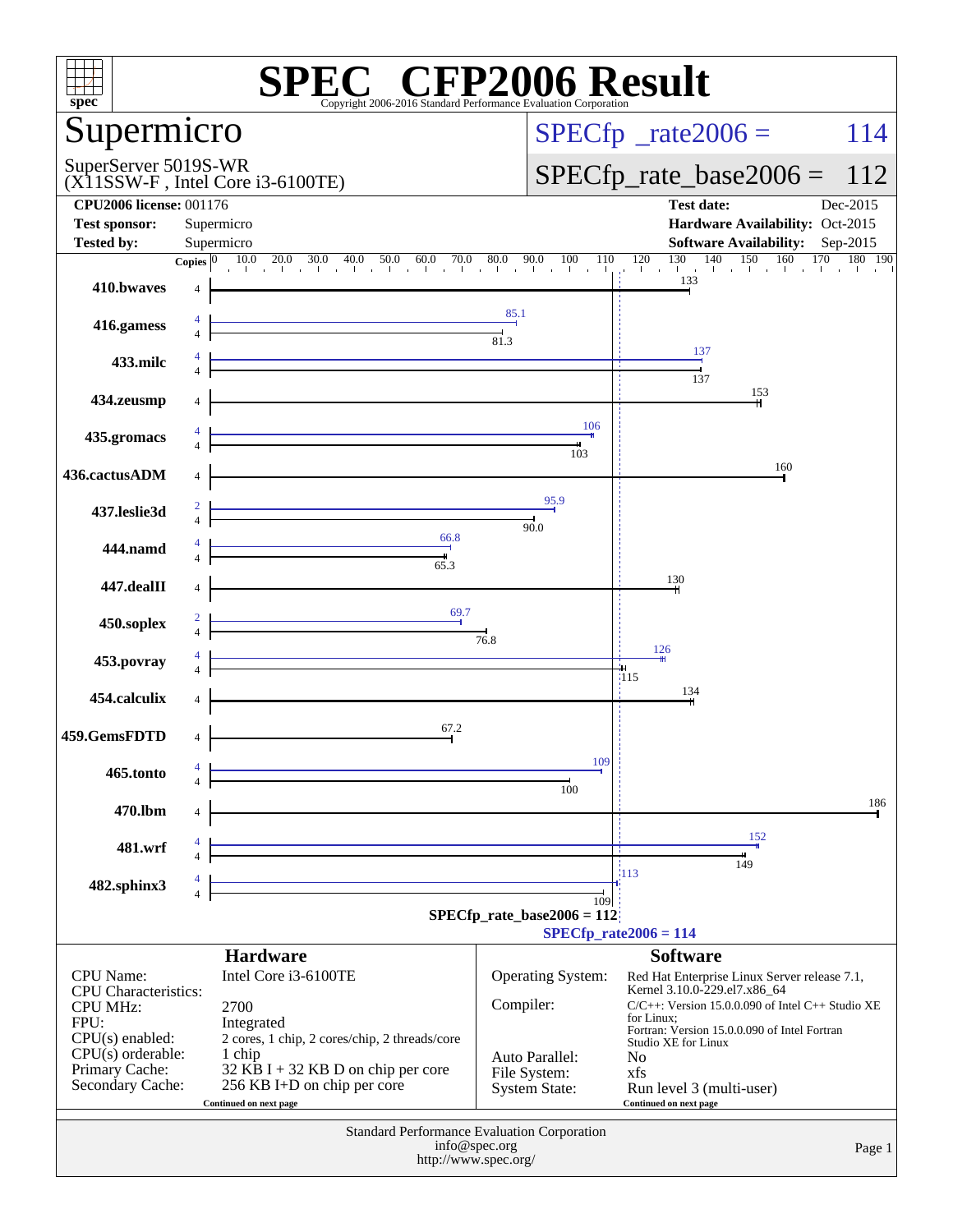

# Supermicro

#### SuperServer 5019S-WR

(X11SSW-F , Intel Core i3-6100TE)

#### $SPECTp_rate2006 = 114$

#### [SPECfp\\_rate\\_base2006 =](http://www.spec.org/auto/cpu2006/Docs/result-fields.html#SPECfpratebase2006) 112

| <b>CPU2006 license: 001176</b> |                                     |                       | Dec-2015<br><b>Test date:</b>               |
|--------------------------------|-------------------------------------|-----------------------|---------------------------------------------|
| <b>Test sponsor:</b>           | Supermicro                          |                       | Hardware Availability: Oct-2015             |
| <b>Tested by:</b>              | Supermicro                          |                       | <b>Software Availability:</b><br>$Sep-2015$ |
| L3 Cache:                      | $4 \text{ MB I+D}$ on chip per chip | <b>Base Pointers:</b> | $32/64$ -bit                                |
| Other Cache:                   | None                                | Peak Pointers:        | $32/64$ -bit                                |
| Memory:                        | 64 GB (4 x 16 GB 2Rx8 PC4-2133P-E)  | Other Software:       | None                                        |
| Disk Subsystem:                | 1 x 1000 GB SATA III, 7200 RPM      |                       |                                             |
| Other Hardware:                | None                                |                       |                                             |

|                  |               |                 |              |                |       | Results Tadie    |              |                        |                             |              |                |              |                |              |
|------------------|---------------|-----------------|--------------|----------------|-------|------------------|--------------|------------------------|-----------------------------|--------------|----------------|--------------|----------------|--------------|
|                  |               |                 |              | <b>Base</b>    |       |                  |              | <b>Peak</b>            |                             |              |                |              |                |              |
| <b>Benchmark</b> | <b>Copies</b> | <b>Seconds</b>  | Ratio        | <b>Seconds</b> | Ratio | <b>Seconds</b>   | <b>Ratio</b> | <b>Copies</b>          | <b>Seconds</b>              | <b>Ratio</b> | <b>Seconds</b> | <b>Ratio</b> | <b>Seconds</b> | <b>Ratio</b> |
| 410.bwayes       |               | 408             | 133          | 408            | 133   | 408              | 133          |                        | 408                         | 133          | 408            | 133          | 408            | 133          |
| 416.gamess       | 4             | 962             | 81.4         | 963            | 81.3  | 963              | 81.3         |                        | 920                         | 85.1         | 920            | 85.1         | 921            | 85.1         |
| $433$ .milc      | 4             | 269             | 137          | 269            | 137   | 269              | 137          | 4                      | 268                         | 137          | 268            | 137          | 268            | 137          |
| $434$ . zeusmp   | 4             | 239             | 152          | 238            | 153   | 238              | 153          |                        | 239                         | 152          | 238            | 153          | 238            | 153          |
| 435.gromacs      |               | 278             | 103          | 280            | 102   | 277              | 103          |                        | 269                         | 106          | 270            | 106          | 268            | 107          |
| 436.cactusADM    |               | 300             | 159          | 299            | 160   | 299              | 160          |                        | 300                         | 159          | 299            | 160          | 299            | 160          |
| 437.leslie3d     |               | 418             | 90.0         | 418            | 89.9  | 417              | 90.2         | $\mathfrak{D}$         | 196                         | 95.9         | 196            | 95.7         | 196            | 96.0         |
| 444.namd         |               | 491             | 65.3         | 488            | 65.7  | 493              | 65.0         |                        | 480                         | 66.9         | 480            | 66.8         | 480            | 66.8         |
| 447.dealII       | Δ             | 351             | 130          | 353            | 130   | 353              | 130          |                        | 351                         | 130          | 353            | 130          | 353            | 130          |
| 450.soplex       | 4             | 434             | 76.8         | 434            | 76.9  | 435              | 76.6         | $\overline{2}$         | 239                         | 69.7         | 239            | 69.7         | 239            | 69.8         |
| 453.povray       | 4             | 186             | 115          | 184            | 116   | 186              | 114          | 4                      | 169                         | 126          | 170            | 125          | 168            | 126          |
| 454.calculix     |               | 245             | 135          | 247            | 134   | 247              | 134          |                        | 245                         | 135          | 247            | 134          | 247            | 134          |
| 459.GemsFDTD     |               | 632             | 67.2         | 631            | 67.3  | 632              | 67.1         |                        | 632                         | 67.2         | 631            | 67.3         | 632            | 67.1         |
| 465.tonto        |               | 393             | 100          | 394            | 100   | 394              | 99.9         |                        | 362                         | 109          | 361            | 109          | 362            | 109          |
| 470.1bm          |               | 296             | 186          | 296            | 186   | 296              | 186          |                        | 296                         | 186          | 296            | 186          | 296            | 186          |
| 481.wrf          |               | 301             | 149          | 302            | 148   | 300              | 149          |                        | 294                         | 152          | 293            | 153          | 293            | <u>152</u>   |
| 482.sphinx3      |               | 713             | 109          | 712            | 109   | $\overline{213}$ | <b>109</b>   |                        | 689                         | 113          | 688            | 113          | 689            | 113          |
| $\mathbf{r}$     | $\mathbf{1}$  | $\cdot$ $\cdot$ | $\mathbf{I}$ | 1.1.1          |       |                  | $T = 1.1$    | 1.11<br>$\blacksquare$ | $\sim$ $\sim$ $\sim$ $\sim$ |              | $\cdot$        |              |                |              |

Results appear in the [order in which they were run.](http://www.spec.org/auto/cpu2006/Docs/result-fields.html#RunOrder) Bold underlined text [indicates a median measurement.](http://www.spec.org/auto/cpu2006/Docs/result-fields.html#Median)

#### **[Submit Notes](http://www.spec.org/auto/cpu2006/Docs/result-fields.html#SubmitNotes)**

 The taskset mechanism was used to bind copies to processors. The config file option 'submit' was used to generate taskset commands to bind each copy to a specific processor. For details, please see the config file.

#### **[Operating System Notes](http://www.spec.org/auto/cpu2006/Docs/result-fields.html#OperatingSystemNotes)**

Stack size set to unlimited using "ulimit -s unlimited"

#### **[Platform Notes](http://www.spec.org/auto/cpu2006/Docs/result-fields.html#PlatformNotes)**

 Sysinfo program /home/cpu2006/config/sysinfo.rev6914 \$Rev: 6914 \$ \$Date:: 2014-06-25 #\$ e3fbb8667b5a285932ceab81e28219e1 running on localhost.localdomain Sat Dec 26 18:19:02 2015

Continued on next page

Standard Performance Evaluation Corporation [info@spec.org](mailto:info@spec.org) <http://www.spec.org/>

Page 2

#### **[Results Table](http://www.spec.org/auto/cpu2006/Docs/result-fields.html#ResultsTable)**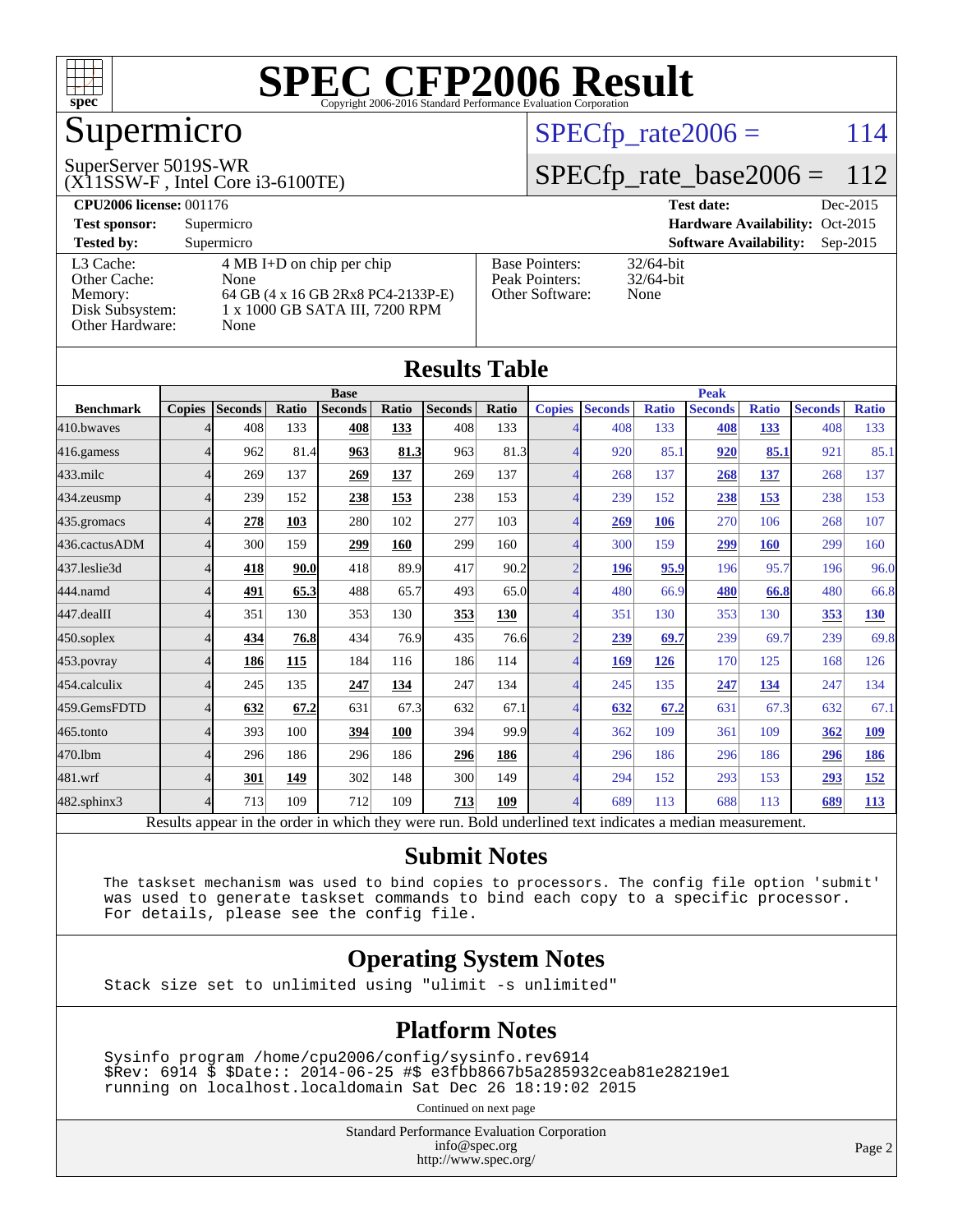

### Supermicro

 $SPECTp\_rate2006 = 114$ 

(X11SSW-F , Intel Core i3-6100TE) SuperServer 5019S-WR

[SPECfp\\_rate\\_base2006 =](http://www.spec.org/auto/cpu2006/Docs/result-fields.html#SPECfpratebase2006) 112

**[Tested by:](http://www.spec.org/auto/cpu2006/Docs/result-fields.html#Testedby)** Supermicro **Supermicro [Software Availability:](http://www.spec.org/auto/cpu2006/Docs/result-fields.html#SoftwareAvailability)** Sep-2015

**[CPU2006 license:](http://www.spec.org/auto/cpu2006/Docs/result-fields.html#CPU2006license)** 001176 **[Test date:](http://www.spec.org/auto/cpu2006/Docs/result-fields.html#Testdate)** Dec-2015 **[Test sponsor:](http://www.spec.org/auto/cpu2006/Docs/result-fields.html#Testsponsor)** Supermicro Supermicro **[Hardware Availability:](http://www.spec.org/auto/cpu2006/Docs/result-fields.html#HardwareAvailability)** Oct-2015

#### **[Platform Notes \(Continued\)](http://www.spec.org/auto/cpu2006/Docs/result-fields.html#PlatformNotes)**

Standard Performance Evaluation Corporation [info@spec.org](mailto:info@spec.org) <http://www.spec.org/> This section contains SUT (System Under Test) info as seen by some common utilities. To remove or add to this section, see: <http://www.spec.org/cpu2006/Docs/config.html#sysinfo> From /proc/cpuinfo model name : Intel(R) Core(TM) i3-6100TE CPU @ 2.70GHz 1 "physical id"s (chips) 4 "processors" cores, siblings (Caution: counting these is hw and system dependent. The following excerpts from /proc/cpuinfo might not be reliable. Use with caution.) cpu cores : 2 siblings : 4 physical 0: cores 0 1 cache size : 4096 KB From /proc/meminfo MemTotal: 65759892 kB<br>HugePages Total: 0 HugePages\_Total: 0<br>Hugepagesize: 2048 kB Hugepagesize: From /etc/\*release\* /etc/\*version\* os-release: NAME="Red Hat Enterprise Linux Server" VERSION="7.1 (Maipo)" ID="rhel" ID\_LIKE="fedora" VERSION\_ID="7.1" PRETTY\_NAME="Red Hat Enterprise Linux Server 7.1 (Maipo)" ANSI\_COLOR="0;31" CPE\_NAME="cpe:/o:redhat:enterprise\_linux:7.1:GA:server" redhat-release: Red Hat Enterprise Linux Server release 7.1 (Maipo) system-release: Red Hat Enterprise Linux Server release 7.1 (Maipo) system-release-cpe: cpe:/o:redhat:enterprise\_linux:7.1:ga:server uname -a: Linux localhost.localdomain 3.10.0-229.el7.x86\_64 #1 SMP Thu Jan 29 18:37:38 EST 2015 x86\_64 x86\_64 x86\_64 GNU/Linux run-level 3 Dec 26 02:54 SPEC is set to: /home/cpu2006<br>Filesystem Type Type Size Used Avail Use% Mounted on /dev/mapper/rhel-home xfs 865G 170G 696G 20% /home Additional information from dmidecode: Warning: Use caution when you interpret this section. The 'dmidecode' program reads system data which is "intended to allow hardware to be accurately determined", but the intent may not be met, as there are frequent changes to hardware, firmware, and the "DMTF SMBIOS" standard. Continued on next page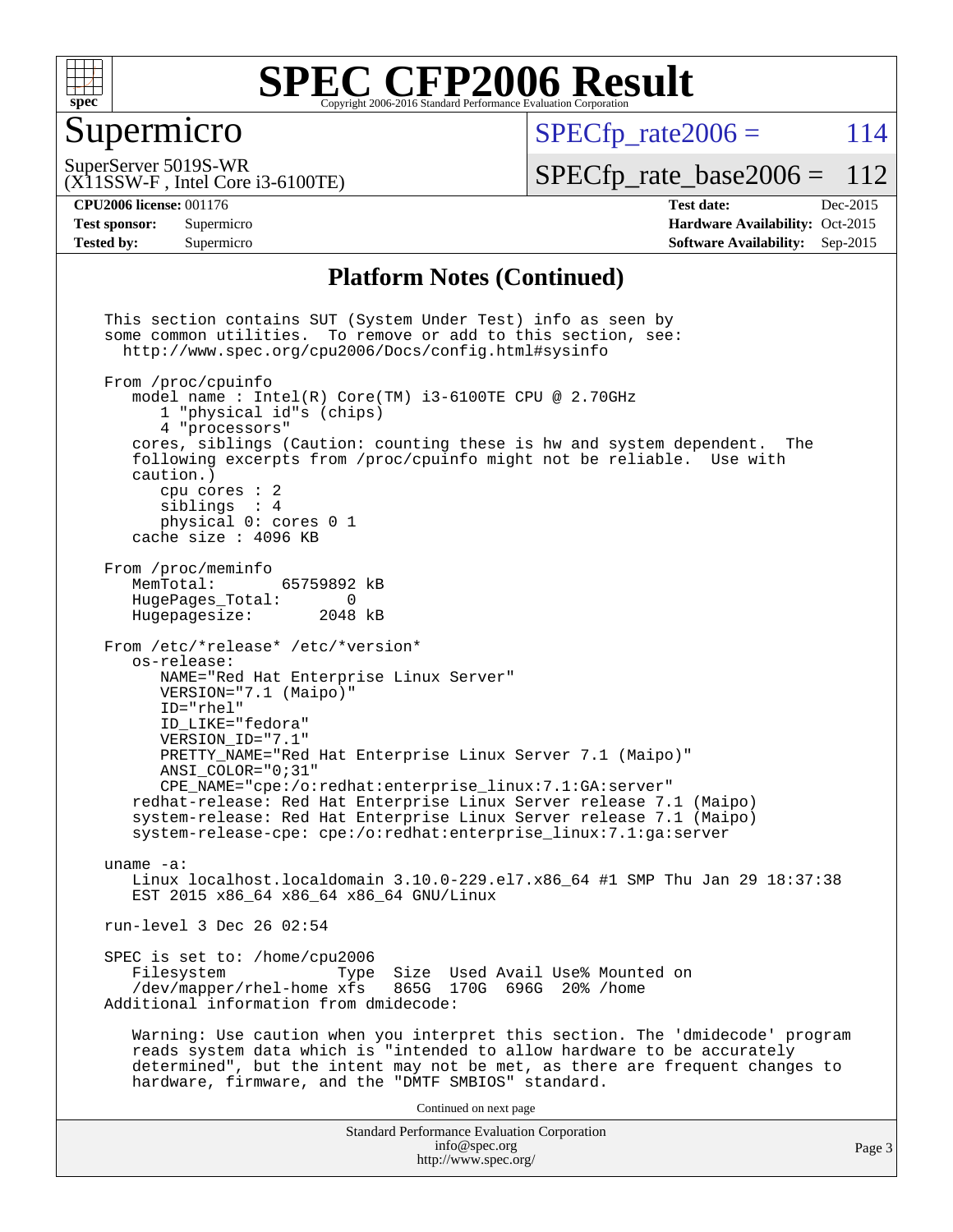

## Supermicro

 $SPECTp\_rate2006 = 114$ 

(X11SSW-F , Intel Core i3-6100TE) SuperServer 5019S-WR

[SPECfp\\_rate\\_base2006 =](http://www.spec.org/auto/cpu2006/Docs/result-fields.html#SPECfpratebase2006) 112

**[CPU2006 license:](http://www.spec.org/auto/cpu2006/Docs/result-fields.html#CPU2006license)** 001176 **[Test date:](http://www.spec.org/auto/cpu2006/Docs/result-fields.html#Testdate)** Dec-2015 **[Test sponsor:](http://www.spec.org/auto/cpu2006/Docs/result-fields.html#Testsponsor)** Supermicro Supermicro **[Hardware Availability:](http://www.spec.org/auto/cpu2006/Docs/result-fields.html#HardwareAvailability)** Oct-2015 **[Tested by:](http://www.spec.org/auto/cpu2006/Docs/result-fields.html#Testedby)** Supermicro **Supermicro [Software Availability:](http://www.spec.org/auto/cpu2006/Docs/result-fields.html#SoftwareAvailability)** Sep-2015

#### **[Platform Notes \(Continued\)](http://www.spec.org/auto/cpu2006/Docs/result-fields.html#PlatformNotes)**

 BIOS American Megatrends Inc. 1.0 11/03/2015 Memory: 4x Samsung M391A2K43BB1-CPB 16 GB 2 rank 2133 MHz

(End of data from sysinfo program)

#### **[General Notes](http://www.spec.org/auto/cpu2006/Docs/result-fields.html#GeneralNotes)**

Environment variables set by runspec before the start of the run: LD\_LIBRARY\_PATH = "/home/cpu2006/libs/32:/home/cpu2006/libs/64:/home/cpu2006/sh"

 Binaries compiled on a system with 1x Core i5-4670K CPU + 16GB memory using RedHat EL 7.0 Transparent Huge Pages enabled with: echo always > /sys/kernel/mm/transparent\_hugepage/enabled

### **[Base Compiler Invocation](http://www.spec.org/auto/cpu2006/Docs/result-fields.html#BaseCompilerInvocation)**

[C benchmarks](http://www.spec.org/auto/cpu2006/Docs/result-fields.html#Cbenchmarks):  $-m64$ 

[C++ benchmarks:](http://www.spec.org/auto/cpu2006/Docs/result-fields.html#CXXbenchmarks) [icpc -m64](http://www.spec.org/cpu2006/results/res2016q1/cpu2006-20160106-38569.flags.html#user_CXXbase_intel_icpc_64bit_bedb90c1146cab66620883ef4f41a67e)

[Fortran benchmarks](http://www.spec.org/auto/cpu2006/Docs/result-fields.html#Fortranbenchmarks): [ifort -m64](http://www.spec.org/cpu2006/results/res2016q1/cpu2006-20160106-38569.flags.html#user_FCbase_intel_ifort_64bit_ee9d0fb25645d0210d97eb0527dcc06e)

[Benchmarks using both Fortran and C](http://www.spec.org/auto/cpu2006/Docs/result-fields.html#BenchmarksusingbothFortranandC):<br>icc -m64 ifort -m64  $-m64$  ifort  $-m64$ 

#### **[Base Portability Flags](http://www.spec.org/auto/cpu2006/Docs/result-fields.html#BasePortabilityFlags)**

| 410.bwaves: -DSPEC_CPU_LP64                |  |
|--------------------------------------------|--|
| 416.gamess: -DSPEC_CPU_LP64                |  |
| 433.milc: -DSPEC CPU LP64                  |  |
| 434.zeusmp: -DSPEC_CPU_LP64                |  |
| 435.gromacs: -DSPEC_CPU_LP64 -nofor_main   |  |
| 436.cactusADM: -DSPEC CPU LP64 -nofor main |  |
| 437.leslie3d: -DSPEC CPU LP64              |  |
| 444.namd: -DSPEC CPU LP64                  |  |
| 447.dealII: -DSPEC_CPU_LP64                |  |
| 450.soplex: -DSPEC_CPU_LP64                |  |
| 453.povray: -DSPEC_CPU_LP64                |  |
| 454.calculix: -DSPEC CPU LP64 -nofor main  |  |
| 459.GemsFDTD: -DSPEC_CPU_LP64              |  |
| 465.tonto: - DSPEC CPU LP64                |  |

Continued on next page

Standard Performance Evaluation Corporation [info@spec.org](mailto:info@spec.org) <http://www.spec.org/>

Page 4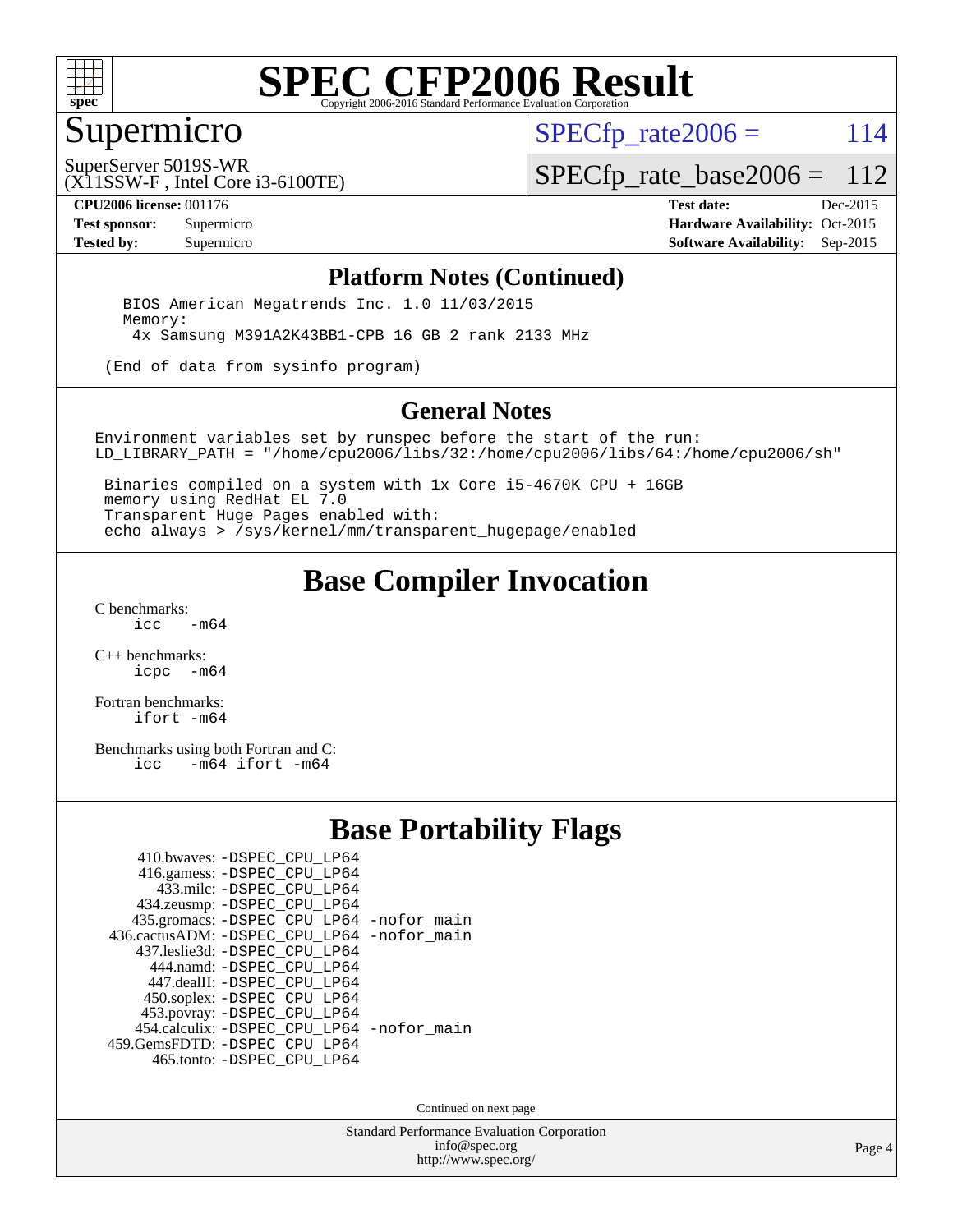

### Supermicro

 $SPECTp\_rate2006 = 114$ 

SuperServer 5019S-WR

(X11SSW-F , Intel Core i3-6100TE)

[SPECfp\\_rate\\_base2006 =](http://www.spec.org/auto/cpu2006/Docs/result-fields.html#SPECfpratebase2006) 112

**[CPU2006 license:](http://www.spec.org/auto/cpu2006/Docs/result-fields.html#CPU2006license)** 001176 **[Test date:](http://www.spec.org/auto/cpu2006/Docs/result-fields.html#Testdate)** Dec-2015 **[Test sponsor:](http://www.spec.org/auto/cpu2006/Docs/result-fields.html#Testsponsor)** Supermicro Supermicro **[Hardware Availability:](http://www.spec.org/auto/cpu2006/Docs/result-fields.html#HardwareAvailability)** Oct-2015 **[Tested by:](http://www.spec.org/auto/cpu2006/Docs/result-fields.html#Testedby)** Supermicro **Supermicro [Software Availability:](http://www.spec.org/auto/cpu2006/Docs/result-fields.html#SoftwareAvailability)** Sep-2015

### **[Base Portability Flags \(Continued\)](http://www.spec.org/auto/cpu2006/Docs/result-fields.html#BasePortabilityFlags)**

470.lbm: [-DSPEC\\_CPU\\_LP64](http://www.spec.org/cpu2006/results/res2016q1/cpu2006-20160106-38569.flags.html#suite_basePORTABILITY470_lbm_DSPEC_CPU_LP64)

 481.wrf: [-DSPEC\\_CPU\\_LP64](http://www.spec.org/cpu2006/results/res2016q1/cpu2006-20160106-38569.flags.html#suite_basePORTABILITY481_wrf_DSPEC_CPU_LP64) [-DSPEC\\_CPU\\_CASE\\_FLAG](http://www.spec.org/cpu2006/results/res2016q1/cpu2006-20160106-38569.flags.html#b481.wrf_baseCPORTABILITY_DSPEC_CPU_CASE_FLAG) [-DSPEC\\_CPU\\_LINUX](http://www.spec.org/cpu2006/results/res2016q1/cpu2006-20160106-38569.flags.html#b481.wrf_baseCPORTABILITY_DSPEC_CPU_LINUX) 482.sphinx3: [-DSPEC\\_CPU\\_LP64](http://www.spec.org/cpu2006/results/res2016q1/cpu2006-20160106-38569.flags.html#suite_basePORTABILITY482_sphinx3_DSPEC_CPU_LP64)

**[Base Optimization Flags](http://www.spec.org/auto/cpu2006/Docs/result-fields.html#BaseOptimizationFlags)**

[C benchmarks](http://www.spec.org/auto/cpu2006/Docs/result-fields.html#Cbenchmarks):

[-xCORE-AVX2](http://www.spec.org/cpu2006/results/res2016q1/cpu2006-20160106-38569.flags.html#user_CCbase_f-xAVX2_5f5fc0cbe2c9f62c816d3e45806c70d7) [-ipo](http://www.spec.org/cpu2006/results/res2016q1/cpu2006-20160106-38569.flags.html#user_CCbase_f-ipo) [-O3](http://www.spec.org/cpu2006/results/res2016q1/cpu2006-20160106-38569.flags.html#user_CCbase_f-O3) [-no-prec-div](http://www.spec.org/cpu2006/results/res2016q1/cpu2006-20160106-38569.flags.html#user_CCbase_f-no-prec-div) [-opt-prefetch](http://www.spec.org/cpu2006/results/res2016q1/cpu2006-20160106-38569.flags.html#user_CCbase_f-opt-prefetch) [-auto-p32](http://www.spec.org/cpu2006/results/res2016q1/cpu2006-20160106-38569.flags.html#user_CCbase_f-auto-p32) [-ansi-alias](http://www.spec.org/cpu2006/results/res2016q1/cpu2006-20160106-38569.flags.html#user_CCbase_f-ansi-alias) [-opt-mem-layout-trans=3](http://www.spec.org/cpu2006/results/res2016q1/cpu2006-20160106-38569.flags.html#user_CCbase_f-opt-mem-layout-trans_a7b82ad4bd7abf52556d4961a2ae94d5)

[C++ benchmarks:](http://www.spec.org/auto/cpu2006/Docs/result-fields.html#CXXbenchmarks)

[-xCORE-AVX2](http://www.spec.org/cpu2006/results/res2016q1/cpu2006-20160106-38569.flags.html#user_CXXbase_f-xAVX2_5f5fc0cbe2c9f62c816d3e45806c70d7) [-ipo](http://www.spec.org/cpu2006/results/res2016q1/cpu2006-20160106-38569.flags.html#user_CXXbase_f-ipo) [-O3](http://www.spec.org/cpu2006/results/res2016q1/cpu2006-20160106-38569.flags.html#user_CXXbase_f-O3) [-no-prec-div](http://www.spec.org/cpu2006/results/res2016q1/cpu2006-20160106-38569.flags.html#user_CXXbase_f-no-prec-div) [-opt-prefetch](http://www.spec.org/cpu2006/results/res2016q1/cpu2006-20160106-38569.flags.html#user_CXXbase_f-opt-prefetch) [-auto-p32](http://www.spec.org/cpu2006/results/res2016q1/cpu2006-20160106-38569.flags.html#user_CXXbase_f-auto-p32) [-ansi-alias](http://www.spec.org/cpu2006/results/res2016q1/cpu2006-20160106-38569.flags.html#user_CXXbase_f-ansi-alias) [-opt-mem-layout-trans=3](http://www.spec.org/cpu2006/results/res2016q1/cpu2006-20160106-38569.flags.html#user_CXXbase_f-opt-mem-layout-trans_a7b82ad4bd7abf52556d4961a2ae94d5)

[Fortran benchmarks](http://www.spec.org/auto/cpu2006/Docs/result-fields.html#Fortranbenchmarks):

[-xCORE-AVX2](http://www.spec.org/cpu2006/results/res2016q1/cpu2006-20160106-38569.flags.html#user_FCbase_f-xAVX2_5f5fc0cbe2c9f62c816d3e45806c70d7) [-ipo](http://www.spec.org/cpu2006/results/res2016q1/cpu2006-20160106-38569.flags.html#user_FCbase_f-ipo) [-O3](http://www.spec.org/cpu2006/results/res2016q1/cpu2006-20160106-38569.flags.html#user_FCbase_f-O3) [-no-prec-div](http://www.spec.org/cpu2006/results/res2016q1/cpu2006-20160106-38569.flags.html#user_FCbase_f-no-prec-div) [-opt-prefetch](http://www.spec.org/cpu2006/results/res2016q1/cpu2006-20160106-38569.flags.html#user_FCbase_f-opt-prefetch)

[Benchmarks using both Fortran and C](http://www.spec.org/auto/cpu2006/Docs/result-fields.html#BenchmarksusingbothFortranandC): [-xCORE-AVX2](http://www.spec.org/cpu2006/results/res2016q1/cpu2006-20160106-38569.flags.html#user_CC_FCbase_f-xAVX2_5f5fc0cbe2c9f62c816d3e45806c70d7) [-ipo](http://www.spec.org/cpu2006/results/res2016q1/cpu2006-20160106-38569.flags.html#user_CC_FCbase_f-ipo) [-O3](http://www.spec.org/cpu2006/results/res2016q1/cpu2006-20160106-38569.flags.html#user_CC_FCbase_f-O3) [-no-prec-div](http://www.spec.org/cpu2006/results/res2016q1/cpu2006-20160106-38569.flags.html#user_CC_FCbase_f-no-prec-div) [-opt-prefetch](http://www.spec.org/cpu2006/results/res2016q1/cpu2006-20160106-38569.flags.html#user_CC_FCbase_f-opt-prefetch) [-auto-p32](http://www.spec.org/cpu2006/results/res2016q1/cpu2006-20160106-38569.flags.html#user_CC_FCbase_f-auto-p32) [-ansi-alias](http://www.spec.org/cpu2006/results/res2016q1/cpu2006-20160106-38569.flags.html#user_CC_FCbase_f-ansi-alias) [-opt-mem-layout-trans=3](http://www.spec.org/cpu2006/results/res2016q1/cpu2006-20160106-38569.flags.html#user_CC_FCbase_f-opt-mem-layout-trans_a7b82ad4bd7abf52556d4961a2ae94d5)

### **[Peak Compiler Invocation](http://www.spec.org/auto/cpu2006/Docs/result-fields.html#PeakCompilerInvocation)**

[C benchmarks](http://www.spec.org/auto/cpu2006/Docs/result-fields.html#Cbenchmarks):  $\text{icc}$  -m64

[C++ benchmarks \(except as noted below\):](http://www.spec.org/auto/cpu2006/Docs/result-fields.html#CXXbenchmarksexceptasnotedbelow) [icpc -m64](http://www.spec.org/cpu2006/results/res2016q1/cpu2006-20160106-38569.flags.html#user_CXXpeak_intel_icpc_64bit_bedb90c1146cab66620883ef4f41a67e)

450.soplex: [icpc -m32 -L/opt/intel/composer\\_xe\\_2015/lib/ia32](http://www.spec.org/cpu2006/results/res2016q1/cpu2006-20160106-38569.flags.html#user_peakCXXLD450_soplex_intel_icpc_c2c99686a1a582c3e0de0b4806b02cea)

[Fortran benchmarks](http://www.spec.org/auto/cpu2006/Docs/result-fields.html#Fortranbenchmarks): [ifort -m64](http://www.spec.org/cpu2006/results/res2016q1/cpu2006-20160106-38569.flags.html#user_FCpeak_intel_ifort_64bit_ee9d0fb25645d0210d97eb0527dcc06e)

[Benchmarks using both Fortran and C](http://www.spec.org/auto/cpu2006/Docs/result-fields.html#BenchmarksusingbothFortranandC): [icc -m64](http://www.spec.org/cpu2006/results/res2016q1/cpu2006-20160106-38569.flags.html#user_CC_FCpeak_intel_icc_64bit_0b7121f5ab7cfabee23d88897260401c) [ifort -m64](http://www.spec.org/cpu2006/results/res2016q1/cpu2006-20160106-38569.flags.html#user_CC_FCpeak_intel_ifort_64bit_ee9d0fb25645d0210d97eb0527dcc06e)

### **[Peak Portability Flags](http://www.spec.org/auto/cpu2006/Docs/result-fields.html#PeakPortabilityFlags)**

 410.bwaves: [-DSPEC\\_CPU\\_LP64](http://www.spec.org/cpu2006/results/res2016q1/cpu2006-20160106-38569.flags.html#suite_peakPORTABILITY410_bwaves_DSPEC_CPU_LP64) 416.gamess: [-DSPEC\\_CPU\\_LP64](http://www.spec.org/cpu2006/results/res2016q1/cpu2006-20160106-38569.flags.html#suite_peakPORTABILITY416_gamess_DSPEC_CPU_LP64) 433.milc: [-DSPEC\\_CPU\\_LP64](http://www.spec.org/cpu2006/results/res2016q1/cpu2006-20160106-38569.flags.html#suite_peakPORTABILITY433_milc_DSPEC_CPU_LP64) 434.zeusmp: [-DSPEC\\_CPU\\_LP64](http://www.spec.org/cpu2006/results/res2016q1/cpu2006-20160106-38569.flags.html#suite_peakPORTABILITY434_zeusmp_DSPEC_CPU_LP64)

Continued on next page

Standard Performance Evaluation Corporation [info@spec.org](mailto:info@spec.org) <http://www.spec.org/>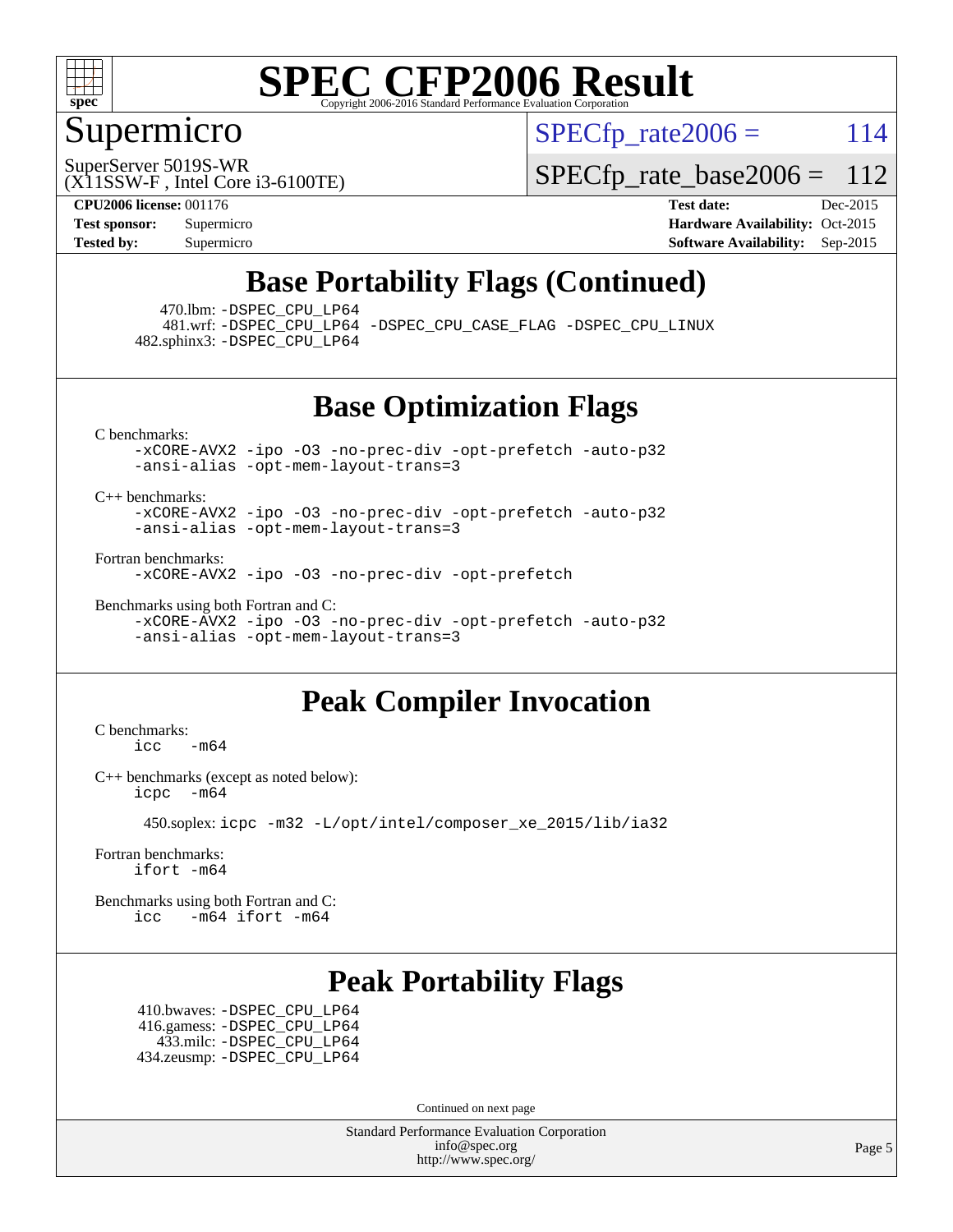

### Supermicro

 $SPECTp\_rate2006 = 114$ 

(X11SSW-F , Intel Core i3-6100TE) SuperServer 5019S-WR

[SPECfp\\_rate\\_base2006 =](http://www.spec.org/auto/cpu2006/Docs/result-fields.html#SPECfpratebase2006) 112

| <b>Test sponsor:</b> | Supermicro |
|----------------------|------------|
| <b>Tested by:</b>    | Supermicro |

**[CPU2006 license:](http://www.spec.org/auto/cpu2006/Docs/result-fields.html#CPU2006license)** 001176 **[Test date:](http://www.spec.org/auto/cpu2006/Docs/result-fields.html#Testdate)** Dec-2015 **[Hardware Availability:](http://www.spec.org/auto/cpu2006/Docs/result-fields.html#HardwareAvailability)** Oct-2015 **[Software Availability:](http://www.spec.org/auto/cpu2006/Docs/result-fields.html#SoftwareAvailability)** Sep-2015

# **[Peak Portability Flags \(Continued\)](http://www.spec.org/auto/cpu2006/Docs/result-fields.html#PeakPortabilityFlags)**

| 435.gromacs: -DSPEC_CPU_LP64 -nofor_main    |                                                                |
|---------------------------------------------|----------------------------------------------------------------|
| 436.cactusADM: -DSPEC CPU LP64 -nofor main  |                                                                |
| 437.leslie3d: -DSPEC CPU LP64               |                                                                |
| 444.namd: - DSPEC CPU LP64                  |                                                                |
| 447.dealII: -DSPEC CPU LP64                 |                                                                |
| 453.povray: -DSPEC_CPU_LP64                 |                                                                |
| 454.calculix: - DSPEC CPU LP64 - nofor main |                                                                |
| 459.GemsFDTD: - DSPEC_CPU LP64              |                                                                |
| 465.tonto: -DSPEC CPU LP64                  |                                                                |
| 470.1bm: - DSPEC CPU LP64                   |                                                                |
|                                             | 481.wrf: -DSPEC CPU LP64 -DSPEC CPU CASE FLAG -DSPEC CPU LINUX |
| 482.sphinx3: -DSPEC CPU LP64                |                                                                |

### **[Peak Optimization Flags](http://www.spec.org/auto/cpu2006/Docs/result-fields.html#PeakOptimizationFlags)**

[C benchmarks](http://www.spec.org/auto/cpu2006/Docs/result-fields.html#Cbenchmarks):

 433.milc: [-xCORE-AVX2](http://www.spec.org/cpu2006/results/res2016q1/cpu2006-20160106-38569.flags.html#user_peakPASS2_CFLAGSPASS2_LDFLAGS433_milc_f-xAVX2_5f5fc0cbe2c9f62c816d3e45806c70d7)(pass 2) [-prof-gen](http://www.spec.org/cpu2006/results/res2016q1/cpu2006-20160106-38569.flags.html#user_peakPASS1_CFLAGSPASS1_LDFLAGS433_milc_prof_gen_e43856698f6ca7b7e442dfd80e94a8fc)(pass 1) [-ipo](http://www.spec.org/cpu2006/results/res2016q1/cpu2006-20160106-38569.flags.html#user_peakPASS2_CFLAGSPASS2_LDFLAGS433_milc_f-ipo)(pass 2) [-O3](http://www.spec.org/cpu2006/results/res2016q1/cpu2006-20160106-38569.flags.html#user_peakPASS2_CFLAGSPASS2_LDFLAGS433_milc_f-O3)(pass 2) [-no-prec-div](http://www.spec.org/cpu2006/results/res2016q1/cpu2006-20160106-38569.flags.html#user_peakPASS2_CFLAGSPASS2_LDFLAGS433_milc_f-no-prec-div)(pass 2) [-opt-mem-layout-trans=3](http://www.spec.org/cpu2006/results/res2016q1/cpu2006-20160106-38569.flags.html#user_peakPASS2_CFLAGS433_milc_f-opt-mem-layout-trans_a7b82ad4bd7abf52556d4961a2ae94d5)(pass 2) [-prof-use](http://www.spec.org/cpu2006/results/res2016q1/cpu2006-20160106-38569.flags.html#user_peakPASS2_CFLAGSPASS2_LDFLAGS433_milc_prof_use_bccf7792157ff70d64e32fe3e1250b55)(pass 2) [-auto-ilp32](http://www.spec.org/cpu2006/results/res2016q1/cpu2006-20160106-38569.flags.html#user_peakCOPTIMIZE433_milc_f-auto-ilp32)

 $470.$ lbm: basepeak = yes

 482.sphinx3: [-xCORE-AVX2](http://www.spec.org/cpu2006/results/res2016q1/cpu2006-20160106-38569.flags.html#user_peakOPTIMIZE482_sphinx3_f-xAVX2_5f5fc0cbe2c9f62c816d3e45806c70d7) [-ipo](http://www.spec.org/cpu2006/results/res2016q1/cpu2006-20160106-38569.flags.html#user_peakOPTIMIZE482_sphinx3_f-ipo) [-O3](http://www.spec.org/cpu2006/results/res2016q1/cpu2006-20160106-38569.flags.html#user_peakOPTIMIZE482_sphinx3_f-O3) [-no-prec-div](http://www.spec.org/cpu2006/results/res2016q1/cpu2006-20160106-38569.flags.html#user_peakOPTIMIZE482_sphinx3_f-no-prec-div) [-opt-mem-layout-trans=3](http://www.spec.org/cpu2006/results/res2016q1/cpu2006-20160106-38569.flags.html#user_peakOPTIMIZE482_sphinx3_f-opt-mem-layout-trans_a7b82ad4bd7abf52556d4961a2ae94d5) [-unroll2](http://www.spec.org/cpu2006/results/res2016q1/cpu2006-20160106-38569.flags.html#user_peakCOPTIMIZE482_sphinx3_f-unroll_784dae83bebfb236979b41d2422d7ec2)

#### [C++ benchmarks:](http://www.spec.org/auto/cpu2006/Docs/result-fields.html#CXXbenchmarks)

 444.namd: [-xCORE-AVX2](http://www.spec.org/cpu2006/results/res2016q1/cpu2006-20160106-38569.flags.html#user_peakPASS2_CXXFLAGSPASS2_LDFLAGS444_namd_f-xAVX2_5f5fc0cbe2c9f62c816d3e45806c70d7)(pass 2) [-prof-gen](http://www.spec.org/cpu2006/results/res2016q1/cpu2006-20160106-38569.flags.html#user_peakPASS1_CXXFLAGSPASS1_LDFLAGS444_namd_prof_gen_e43856698f6ca7b7e442dfd80e94a8fc)(pass 1) [-ipo](http://www.spec.org/cpu2006/results/res2016q1/cpu2006-20160106-38569.flags.html#user_peakPASS2_CXXFLAGSPASS2_LDFLAGS444_namd_f-ipo)(pass 2)  $-03$ (pass 2)  $-$ no-prec-div(pass 2) [-opt-mem-layout-trans=3](http://www.spec.org/cpu2006/results/res2016q1/cpu2006-20160106-38569.flags.html#user_peakPASS2_CXXFLAGS444_namd_f-opt-mem-layout-trans_a7b82ad4bd7abf52556d4961a2ae94d5)(pass 2) [-prof-use](http://www.spec.org/cpu2006/results/res2016q1/cpu2006-20160106-38569.flags.html#user_peakPASS2_CXXFLAGSPASS2_LDFLAGS444_namd_prof_use_bccf7792157ff70d64e32fe3e1250b55)(pass 2) [-fno-alias](http://www.spec.org/cpu2006/results/res2016q1/cpu2006-20160106-38569.flags.html#user_peakCXXOPTIMIZE444_namd_f-no-alias_694e77f6c5a51e658e82ccff53a9e63a) [-auto-ilp32](http://www.spec.org/cpu2006/results/res2016q1/cpu2006-20160106-38569.flags.html#user_peakCXXOPTIMIZE444_namd_f-auto-ilp32)

447.dealII: basepeak = yes

```
 450.soplex: -xCORE-AVX2(pass 2) -prof-gen(pass 1) -ipo(pass 2)
-O3(pass 2) -no-prec-div(pass 2)
-opt-mem-layout-trans=3(pass 2) -prof-use(pass 2)
-opt-malloc-options=3
```

```
 453.povray: -xCORE-AVX2(pass 2) -prof-gen(pass 1) -ipo(pass 2)
 -O3(pass 2) -no-prec-div(pass 2)
 -opt-mem-layout-trans=3(pass 2) -prof-use(pass 2) -unroll4
 -ansi-alias
```
[Fortran benchmarks](http://www.spec.org/auto/cpu2006/Docs/result-fields.html#Fortranbenchmarks):

Continued on next page

| <b>Standard Performance Evaluation Corporation</b> |
|----------------------------------------------------|
| info@spec.org                                      |
| http://www.spec.org/                               |